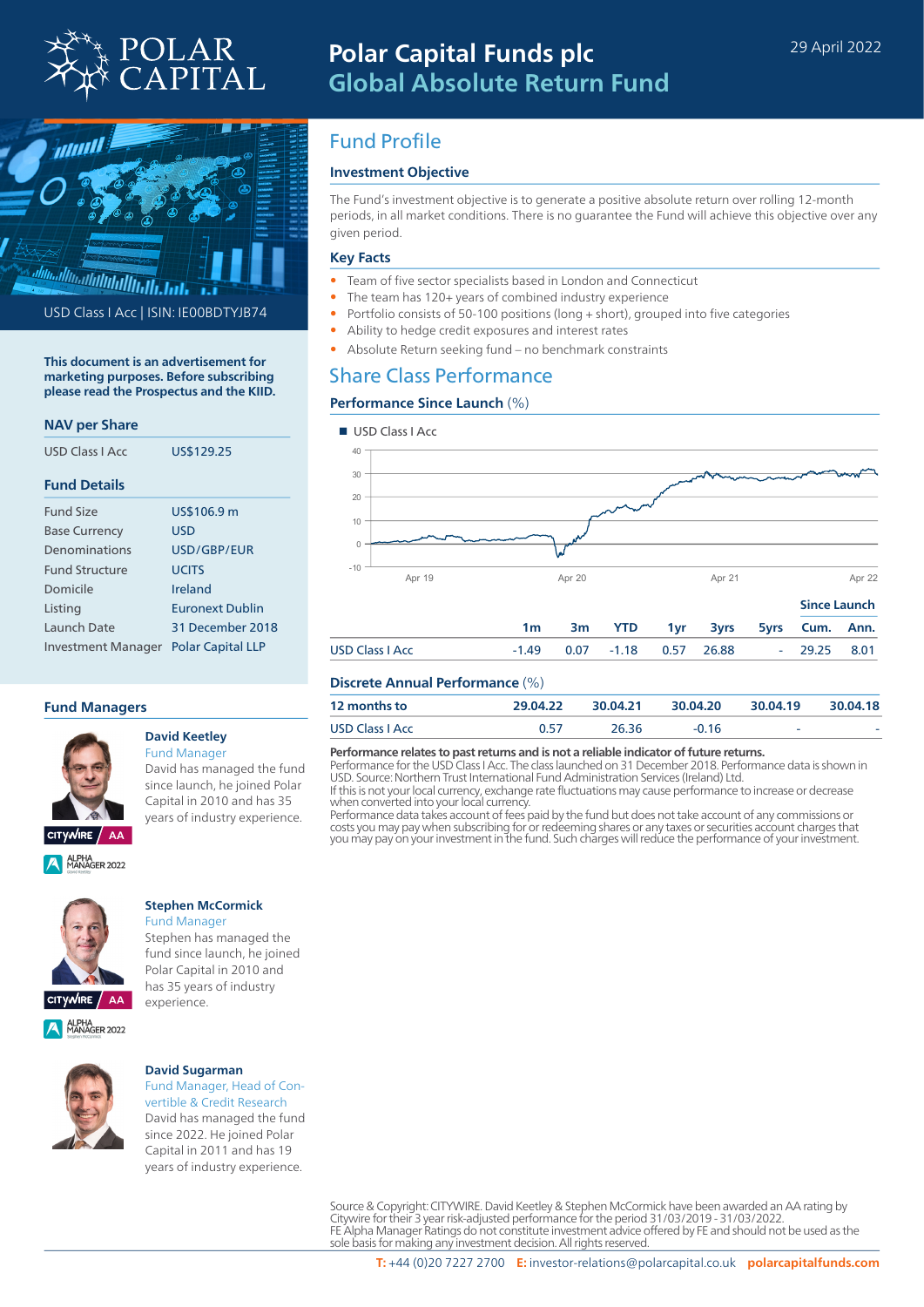# Portfolio Exposure

As at 29 April 2022

# **Top 5 Positions** (LMV) (%) BP 1% 04/23 4.9 Gmo Payment Gateway 0% 06/2026 4.2 Deutsche Post 0.05% 06/2025 4.1 Siemens / JP Morgan 0% 02/24 4.1 Vertex Energy 6.25% 10/2027 3.5 **Total 20.7 Top 5 Net Equity Exposures** (%) Vertex Energy 1.1 BP  $\sim$  1.0 Stride Inc **1.0** The Middleby Corp **1999** -0.9 Live Nation / Liberty Media Corp -0.9 **Total Number of Positions 79** Long 46 Short 33 (1999) 1999 - Short 33 (1999) 1999 - Short 33 **Net Equity Exposure** (%) **10.3 Market Cap Underlying Stocks** (%) Large (>US\$5bn) 71.9 Medium (US\$500m to 5bn) 26.6 Small (<US\$500m) 1.5 **Capital Structure** (%) Long (LMV) 116.5 Short (Equity) 3.54.6 Gross 171.1 **Modified Duration 2.03 Risk / Return** Since Inception Best Month (%) 6.53 Worst Month  $\left(\% \right)$  -6.61 Positive Months (%) 67.50 Volatility of Returns (%) 5.36 Sharpe Ratio 1.36

# **Sector Equity Exposure** (%)

|                               | ■ Long | $\blacksquare$ Short | <b>Net</b> |  |
|-------------------------------|--------|----------------------|------------|--|
| IT                            | 11.0   | $-4.3$               | 6.7        |  |
| <b>Materials</b>              | 2.5    | $-0.9$               | 1.6        |  |
| Energy                        | 6.4    | $-5.1$               | 1.3        |  |
| Transportation                | 1.4    | $-0.2$               | 1.1        |  |
| Telecom                       | 0.9    | 0.0                  | 0.9        |  |
| Industrial                    | 8.8    | $-8.5$               | 0.3        |  |
| <b>Utilities</b>              | 0.8    | $-0.9$               | 0.0        |  |
| Financial                     | 0.2    | $-0.3$               | $-0.1$     |  |
| <b>Consumer Staples</b>       | 4.0    | $-4.3$               | $-0.3$     |  |
| Healthcare                    | 8.3    | $-8.8$               | $-0.6$     |  |
| <b>Consumer Discretionary</b> | 7.8    | $-8.4$               | $-0.7$     |  |
|                               |        |                      |            |  |



#### **Geographic Equity Exposure** (%)

|                      |      | $\blacksquare$ Long $\blacksquare$ Short $\blacksquare$ Net |     |       |       |    |    |
|----------------------|------|-------------------------------------------------------------|-----|-------|-------|----|----|
| <b>US</b>            | 28.8 | $-24.3$                                                     | 4.6 |       |       |    |    |
| Europe               | 22.1 | $-17.2$                                                     | 4.9 |       |       |    |    |
| Japan                | 0.9  | $-0.3$                                                      | 0.5 |       |       |    |    |
| <b>Other Markets</b> | 0.3  | 0.0                                                         | 0.3 |       |       |    |    |
|                      |      |                                                             |     | $-50$ | $-25$ | 25 | 50 |

Note: Totals may not sum due to rounding. It should not be assumed that recommendations made in future will be profitable or will equal performance of the securities in this document. A list of all recommendations made within the immediately preceding 12 months is available upon request.

# Share Class Information

|                                             |                   |                     |                | <b>Minimum</b>              |           |                         |
|---------------------------------------------|-------------------|---------------------|----------------|-----------------------------|-----------|-------------------------|
| <b>Share Class</b>                          | <b>Bloomberg</b>  | <b>ISIN</b>         | <b>SEDOL</b>   | Investment OCF <sup>+</sup> |           | Perf. Fee <sup>tt</sup> |
| <b>USD   Acc</b>                            | <b>PCGARIU ID</b> | IE00BDTYJB74        | <b>BDTYJB7</b> | ٠                           | 1.09% 15% |                         |
| <b>Currency Hedged<sup>1</sup></b>          |                   |                     |                |                             |           |                         |
| Curr Hdg GBP   Acc PCGAIHG ID IE00BDTYJD98  |                   |                     | <b>BDTYJD9</b> | $\sim$ $-$                  | 1.09% 15% |                         |
| Curr Hdg GBP I Dist POGARIP ID              |                   | <b>IE0009FY2ZG6</b> | BNHSZ02        | $\sim$                      | 1.09% 15% |                         |
| Curr Hdg EUR I Acc PCGAIHE ID               |                   | IE00BDTYJC81        | <b>BDTYJC8</b> | $\sim$                      | 1.09% 15% |                         |
| Curr Hdg JPY I Acc POGARIH ID IE000WUZP0D2  |                   |                     | BNHSYX8        | $\sim$                      | 1.09% 15% |                         |
| Curr Hdg JPY I Dist POGARIJ ID IE000VCHW498 |                   |                     | BNHSYW7        | $\sim$                      | 1.09% 15% |                         |
|                                             |                   |                     |                |                             |           |                         |

**† Ongoing Charges Figure (OCF)** is the latest available, as per the date of this factsheet.

**† † Performance Fee** 15% of any returns the Fund achieves above the high water mark.

1. Currency exposures hedged to the extent it is practicable.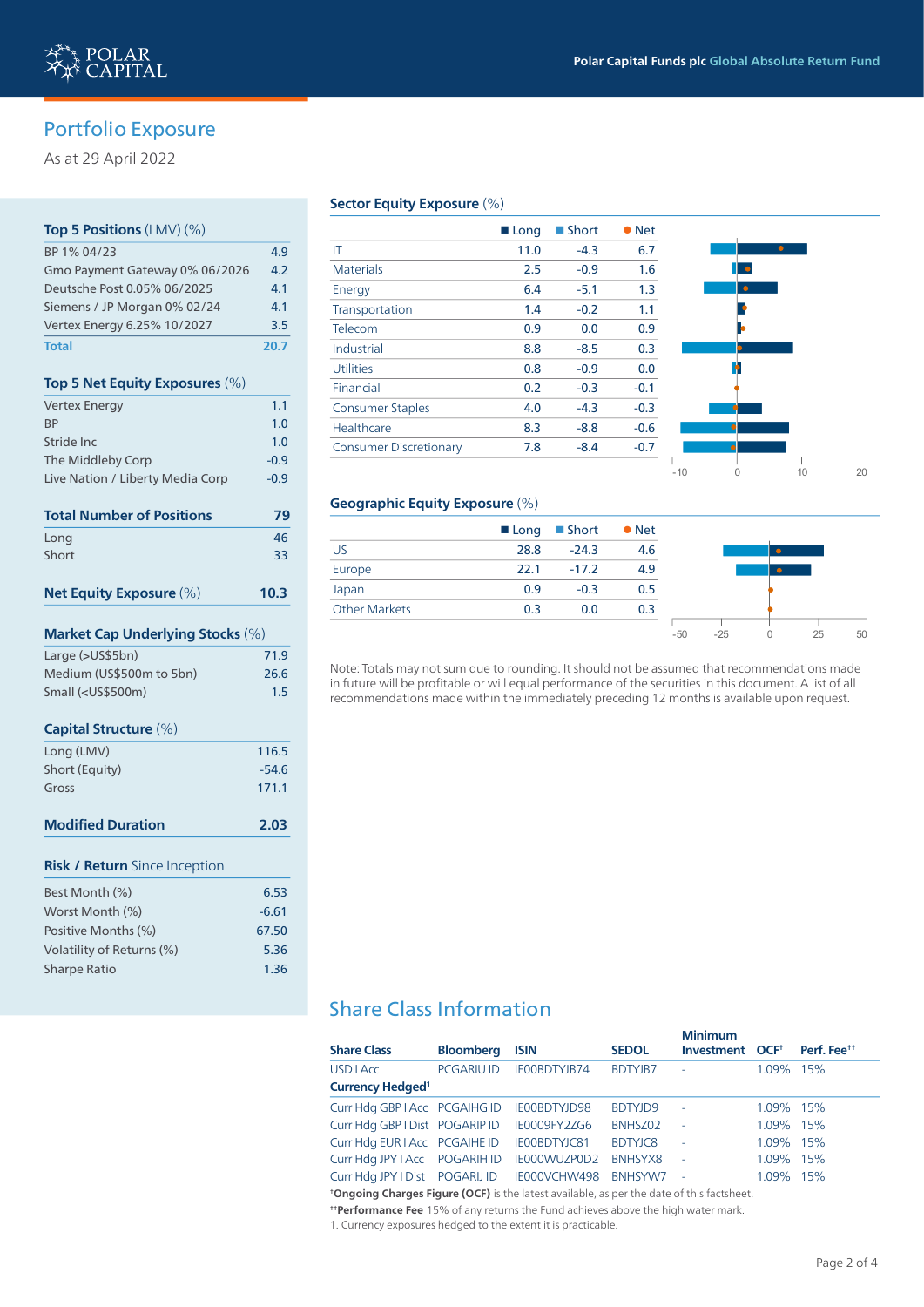

# Risks

- Capital is at risk and there is no guarantee the Fund will achieve its objective. Investors should make sure their attitude towards risk is aligned with the risk profile of the Fund.
- Past performance is not a reliable guide to future performance. The value of investments may go down as well as up and you might get back less than you originally invested.
- The value of a fund's assets may be affected by uncertainties such as international political developments, market sentiment,

# **Glossary**

# **Active Share**

Active Share is a measure of the percentage of stock holdings in a fund that differ from the benchmark index.

# **Alpha**

The excess return on an investment in the fund compared to the benchmark.

#### **Annual Fee**

A charge made each year to cover the expenses associated with running the fund. Although it is expressed in annual percentage figures it is usually split into 12 monthly amounts and taken from the fund monthly.

#### **Base Currency**

The currency in which the net asset value of each portfolio is calculated.

#### **Discrete Annual Performance**

Discrete performance is calculated between two fixed specific time and static dates.

economic conditions, changes in government policies, restrictions on foreign investment and currency repatriation, currency fluctuations and other developments in the laws and regulations of countries in which investment may be made. Please see the Fund's Prospectus for details of all risks.

• The Fund may enter into a derivative contract. The Fund's use of derivatives carries the risk of reduced liquidity, substantial loss and increased volatility in adverse market conditions, such as failure amongst market participants.

#### **Geographic Exposure**

The geographical location in which the holdings of the Fund are listed. Exposure represents the relative risk particular to the percentage of investment in that particular geographic location.

## **Hedged Class**

A share class which is denominated in a currency other than the base currency of the portfolio. The investment manager employs techniques and instruments to protect against fluctuations between the class and the base currency of the portfolio.

## **Long**

Buying stocks/shares and other securities with the aim of generating capital gains and income from positive performance of those assets.

## **Market Capitalisation Exposure**

The percentage of the fund's assets that are invested in companies having market capitalisation of a particular size.

- The use of derivatives will result in the Fund being leveraged (where market exposure and the potential for loss exceeds the amount the Fund has invested) and in these market conditions the effect of leverage will magnify losses. The Fund makes extensive use of derivatives.
- If the currency of the share class is different from the local currency in the country in which you reside, the figures shown in this document may increase or decrease if converted into your local currency.

## **NAV per Share**

Is an expression for net asset value that represents a fund's value per share. It is calculated by dividing the total net asset value of the fund or company by the number of shares outstanding.

## **Ongoing Charges Figure (OCF)**

This is a figure representing all annual charges and other payments taken from the fund.

## **Share Class**

Share class is a designation applied to a share in a fund. Different share classes within the same fund will confer different rights on their owners.

#### **Short**

Borrowing shares to sell in the open market with the goal of buying these shares back at lower prices in the future, and at that time returning the shares to the lender.